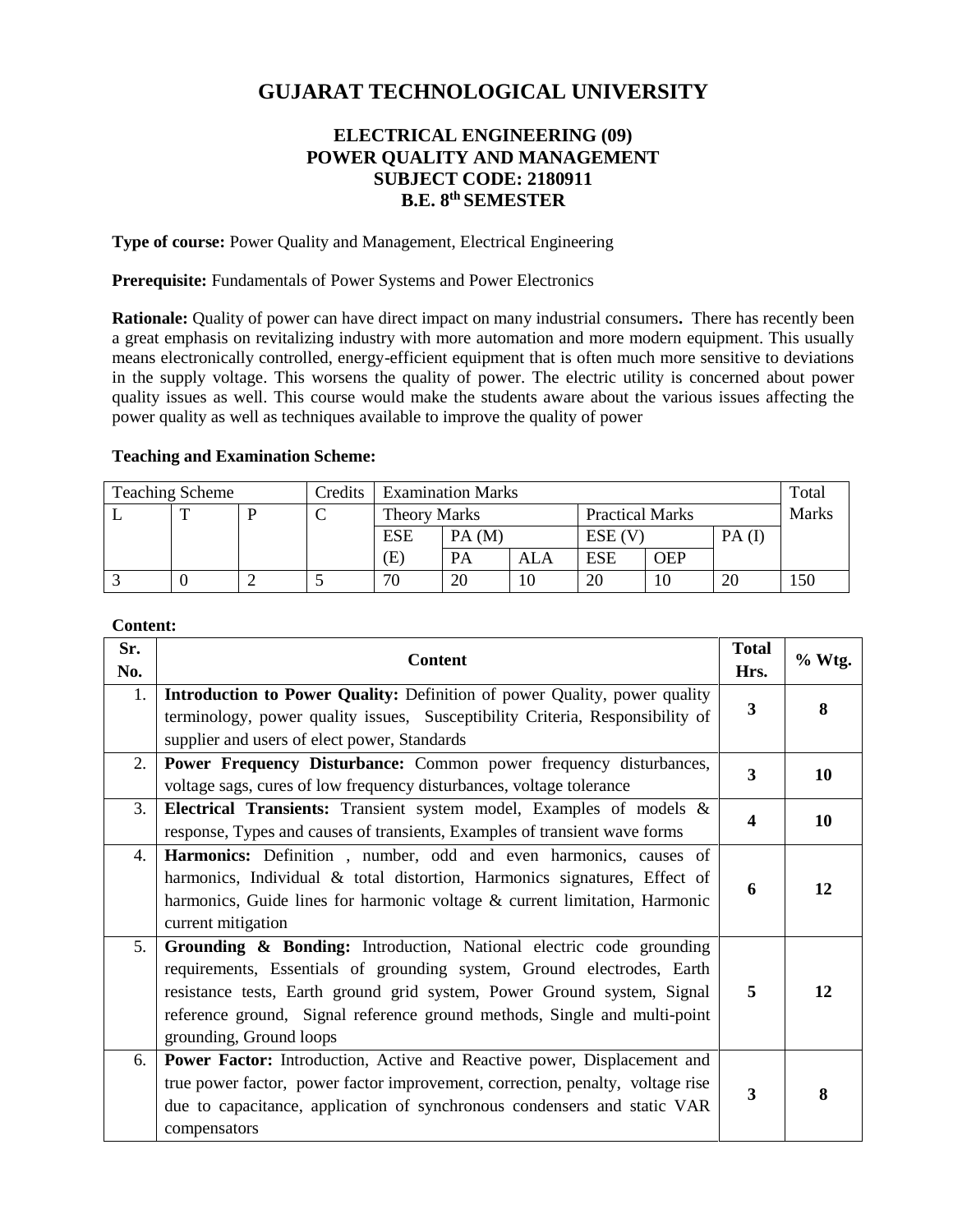|    | <b>Electromagnetic Interference:</b> Electric and magnetic fields, Electromagnetic<br>interference terminology,<br>Power frequency fields, High frequency<br>interference, EMI Mitigation, Cable shielding to minimize EMI, Health<br>concerns of EMI | 6 | 14 |
|----|-------------------------------------------------------------------------------------------------------------------------------------------------------------------------------------------------------------------------------------------------------|---|----|
|    | 8. Power Quality Measurement: Power quality measurement devices, power<br>quality measurements, Number of test locations, Test duration, Instrument set-<br>up, Instrument set up guidelines.                                                         | 6 | 14 |
| 9. | Distributed Generation and Power Quality: Resurgence of DG, DG<br>technologies, Interface to the utility system, Power quality issues, Operating<br>conflicts.                                                                                        | 6 | 12 |

## **Suggested Specification table with Marks (Theory):**

| Distribution of Theory Marks (%) |         |         |         |         |                 |  |  |
|----------------------------------|---------|---------|---------|---------|-----------------|--|--|
| R Level                          | J Level | A Level | N Level | E Level | $\degree$ Level |  |  |
| 10                               | 40      | 30      |         | 10      |                 |  |  |

## **Reference Books:**

1. Power Quality by C.Sankaran, CRC publication

2. Electrical Power Systems Quality by Roger C.Dugan , TMH publication

3. Harmonics and Power Systems by Francisco C. De La Rosa, CRC Publication

#### **Course Outcome:**

After learning the course the students will be able to

- Understand the major power quality problems.
- Use equipment that are required to measure the quality of power
- Apply and analyze/compare techniques available to mitigate power quality problems.

#### **Suggested list of experiments:**

- 1) Study and calculation of THD and IHD of various types of non-linear loads
- 2) Power factor improvement using static VAR compensators
- 3) Measurement of current harmonics using current probe
- 4) Measurement of high frequency noise with oscilloscopes having high sampling rates
- 5) Measurement of true RMS value of voltage and current using true RMS meters
- 6) Measurement of magnetic and electric field using low frequency electromagnetic field meter
- 7) Study of harmonic distortion limits in agreement with IEEE 519
- 8) Study of power quality monitoring standards such as IEEE 1159 and IEC 61000-4-30

#### **Design based Problems (DP)/Open Ended Problem**

Students can carry out analysis of harmonics generated due to non-linear loads. The analysis of harmonics may be also simulated using MATLAB or PSCAD.

#### **Major Equipments:**

- 1) Current probe for measuring current harmonics
- 2) True RMS meter
- 3) Spectrum analyzer